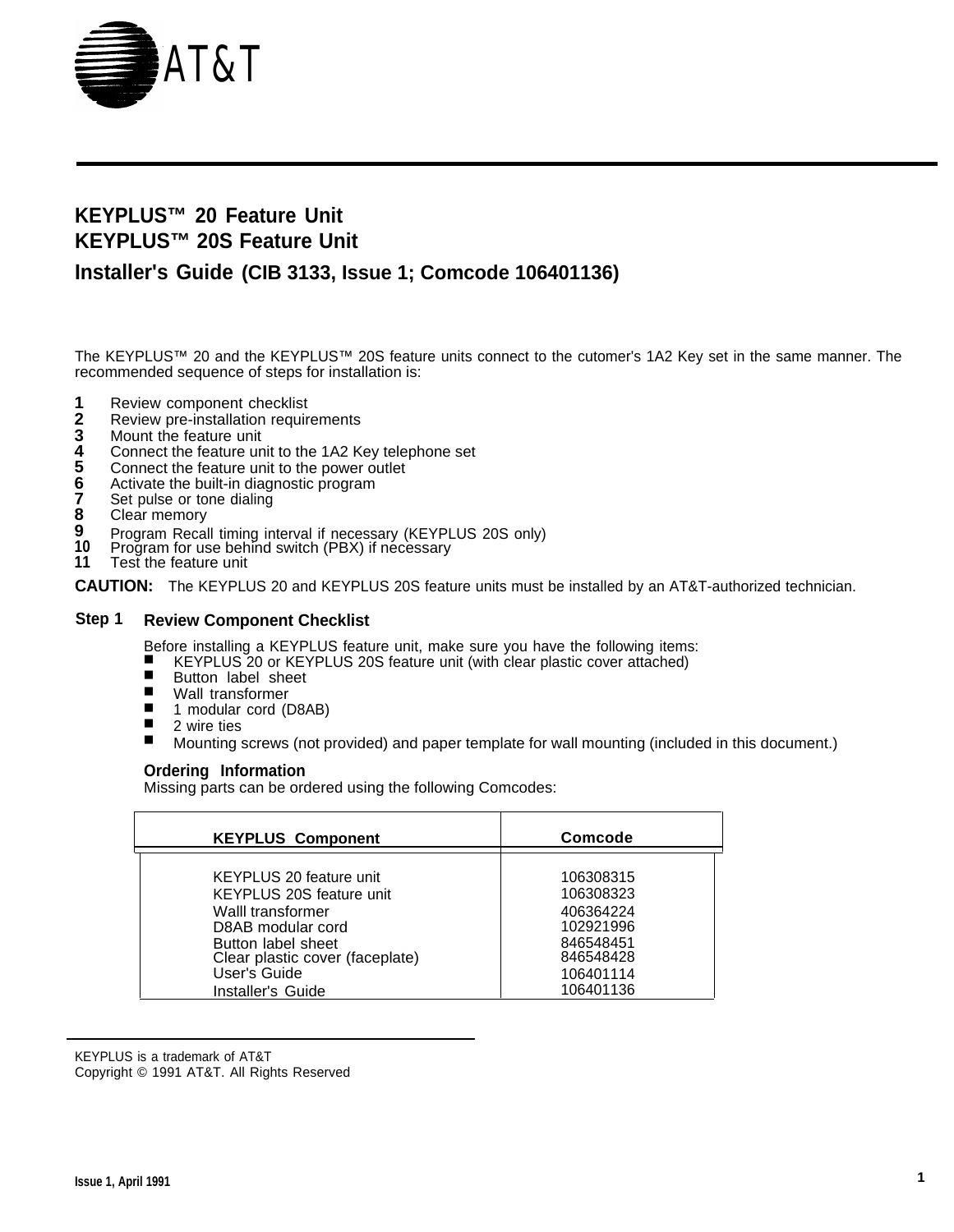# **Step 2 Review Pre-Installation Requirements**

- 1 Installation reqires a grounded 115V AC power outlet not controlled by a switch and within reach of the KEYPLUS feature unit. The wall transformer is supplied with a 14-foot cord.
- 2 The ringer equivalence number (REN) of the KEYPLUS unit and any associated Tip/Ring device must be added to the REN of the 1A2 Key telephone set. The REN of the KEYPLUS feature unit is 0.7B. For any CO line, make sure that the combined REN does not exceed 5.0.

# **Step 3 Mount the Feature Unit**

The KEYPLUS feature unit can be desk or wall mounted. For desk mounting, place the unit on a flat sturdy horizontal surface within 14 feet of an AC outlet and no more than 7 feet from the 1A2 Key set. For wall mounting, follow the procedures below:

- 1 On the paper template provided with these instructions, punch out the holes representing the mounting holes of the unit.
- 2 With the paper model as a guide, use a pencil to mark the center of the unit's mounting holes on the wall.
- 3 Prepare the wall to accept mounting screws.
- 4 Install mounting screws (not provided). Note: Be sure to leave 3/16-inch to 1/4-inch of space between the bottom of the screw head and the walls.
- 5 Align the slotted mounting holes on the back of the unit with the mounting screws and slide the unit down until it is held securely in place.

# **Step 4 Connect the KEYPLUS Feature Unit to the 1A2 Key Telephone Set**

- 1 Determine the model number of the 1A2 Key set. Refer to [Table 1 D8AB Wire Connections](#page-4-0) on page 5 for a list of supported models (left-most column). **Note:** Be sure to read any notes in [Table 1](#page-4-0) which refer to the 1A2 set you are working on. Certain sets will
	- require additional modifications.
- 2 Using a screwdriver, remove the cover from the telephone.
- 3 The D8AB cord contains 8 spade-tipped wires which connect to screw terminals within the 1A2 Key set. You will need to connect between 5 and 7 these wires depending on the 1A2 model. **Note:** The D8AB cord should enter the 1A2 Key set through the same opening as the mounting cord. As a strain relief, the D8AB cord should be fastened to the mounting cord inside the set with a wire tie. Leave enough slack so that the wires can reach the farthest screw terminal in the set.
- 4 Using [Table 1,](#page-4-0) locate the appropriate 1A2 Key model number. Wire colors are listed in the top row. Where each wire-color column meets the row containing your model, you will find the screw terminal label.
- 5 Connect all wires to the appropriate screw terminals. Insulate and store wires labeled "no conn". **Note:** Screw terminals are grouped by function: line or network. All network screw terminals are identified by a plus (+) sign in [Table 1.](#page-4-0) Individual screw terminal locations vary from model to model. Screw terminal labels (e.g., N, 4, PSB-9) are marked on the 1A2 set next to each terminal.
- 6 Replace the cover on the telephone.
- 7 Connect the modular end of the D8AB cord to the jack labeled "TEL SET" on the KEYPLUS feature unit.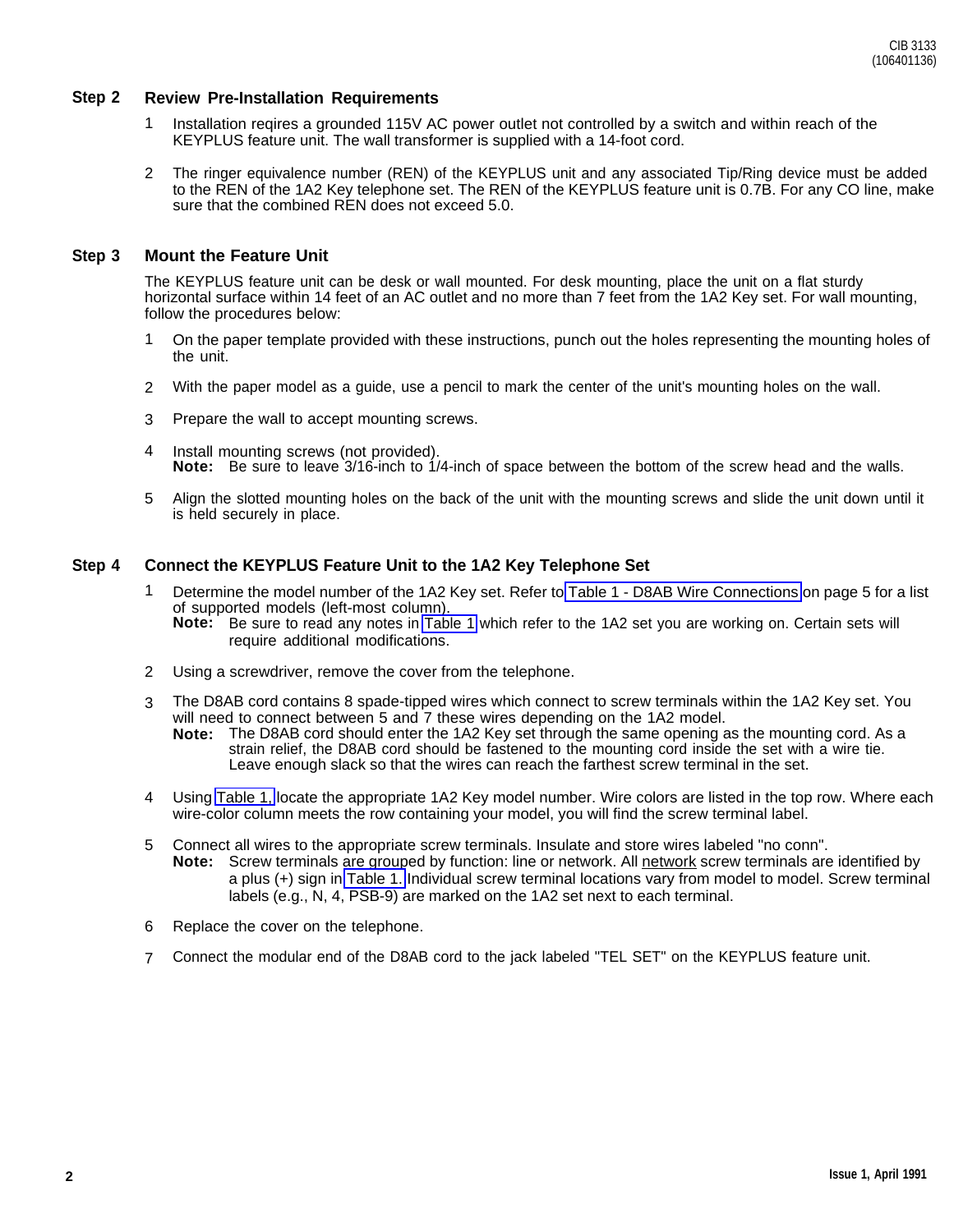#### **Step 5 Connect the KEYPLUS Feature Unit to the Power Outlet**

Install the wall transformer by plugging one end into the jack labeled "POWER" on the KEYPLUS unit and the other into the AC outlet.

■ Power LED should light within 6 seconds

#### **Step 6 Activate the Built-in Diagnostic Program**

Press **TEST** to test the feature unit's LEDs, speaker connection, and central processor.

- After 3 or 4 seconds you should hear a confirmation tone (3 beeps). You will need to replace the unit if either of the following occurs:
	- You do no hear a confirmation tone or an error tone (10 beeps.)
	- One or more LEDs fails to light.
- If you hear an error tone (10 beeps), perform the following steps:
	- 1 Unplug the transformer from the AC outlet
	- 2 Check wiring of key set and D8AB cord
	- 3 Unplug D8AB cord from unit, check leads on cord and unit
	- 4 Plug D8AB cord into KEYPLUS
	- 5 Plug transformer into AC outlet
	- 6 Press **TEST**
	- 7 If error tone is heard (10 beeps), replace unit

#### **Step 7 Set Pulse or Tone Dialing**

Set the Tone/Pulse Dialing Switch on the back of the KEYPLUS feature unit to the appropriate setting.

#### **Step 8 Clear the Memory**

To clear any random numbers which may be in memory:

- 1 Remove the cover plate and button label sheet
- 2 Press **PROG**
- 3 Press **LAST #**
- 4 Press **\*\***
- 5 Press **99**
	- You should hear a confirmation tone (3 beeps)
	- If you hear an arror tone (10 beeps), go to step 3 and repeat the process
	- If you hear an error tone again, you will need to replace the unit
- 6 Press **PROG** to exit programming mode

#### **Step 9 Program the Recall Timing Interval (KEYPLUS 20S only)**

The KEYPLUS 20S is equipped with a Recall button. If the customer is using KEYPLUS 20S and is located in a CO exchange area where the default value (450 msec) is not compatible, you will have to change the Recall timing interval.

- 1 Remove the clear plastic cover and the bottom label sheet from the KEYPLUS feature unit.
- 2 Press **PROG** to enter programming mode.
- 3 Press **RECALL** repeatedly until you reach the correct setting. Settings are indicated by beeps:
	- 1 beep =  $350$  msec
		- 2 beeps  $= 450$  msec
		- $3$  beeps =  $600$  msec
- 4 Press **PROG** to exit programming mode.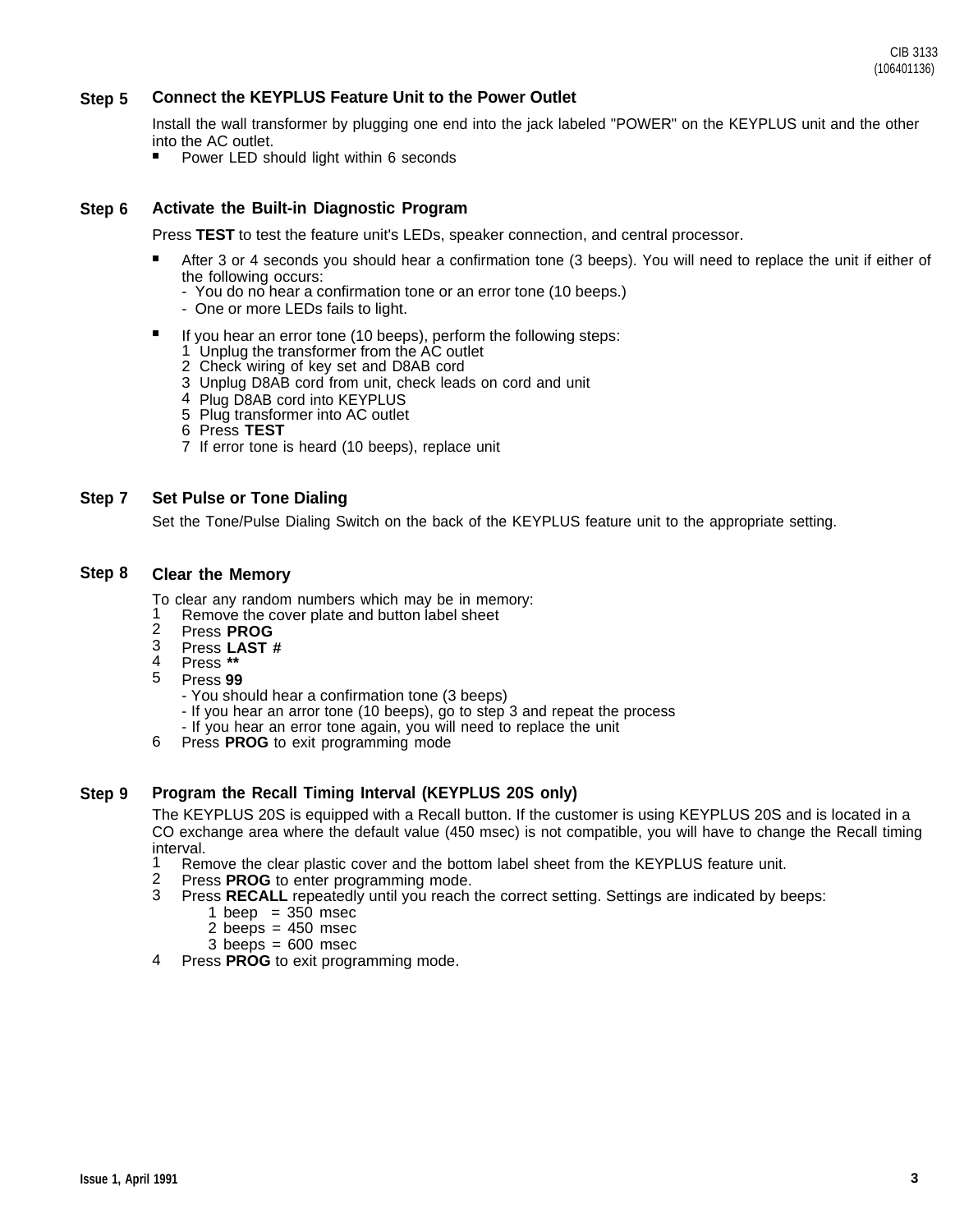CIB 3133 (106401136)

# **Step 10 Program the KEYPLUS Feature Unit for Use Behind Switch (PBX)**

If the customer's 1A2 Key system is being used behind a switch, the Last Number Dialed and Busy Number Redial features will not work unless the following procedure is performed:

- 1 Determine the number of digits (0-9) the customer dials to obtain dial tone from the Central Office. (Example: If the customer dials 9, the number of digits is 1.)
- 2 Press **PROG**
- 3 Press **LAST #**
- 4 Press **\*\*98**
- 5 Enter the number of digits in the customer's access code by pressing the Personal Speed Dial button that corresponds to the appropriate number **(0-9)**
	- You should hear a confirmation tone (3 beeps)
	- If you hear an error tone (10 beeps), go to step 3 and repeat the process
	- If you hear an error tone again, you will need to replace the unit
- 6 Press **PROG** to exit programming mode

# **Step 11 Test the KEYPLUS Feature Unit**

# **Verifying the Dial Tone**

- 1 Select an outside line by pressing a line button on the 1A2 Key set.
- 2 Press **SPKR** on the KEYPLUS feature unit to verify that you are receiveing dial tone.
	- If no dial tone is returned, replace the KEYPLUS feature unit and repeat steps 1 and 2. ■
	- If still no dial tone is returned, the problem may be in the 1A2 Key set or in the wiring. ■

# **Circuit Testing Procedure**

- **Note:** Before performing this test, be sure that at least one Personal Speed Dial button has been properly programmed with a telephone number.
- 1 Press an outside line button on the 1A2 Key set.
- 2 Press **SPKR** and listen for dial tone.
- The telephone line button and speaker light should light
- 3 Place a call and listen for the dial pulses or tones
- 4 Once the call is connected, pick up the handset
- The Speaker LED should turn off
- 5 Hang up the handset
- 6 Press **LAST #.**
	- You should receive dial tone
	- The call should be completed

# **FCC WARRANTY**

This equipment is registered with the FCC in accordance with Part 68 of its rules. In compliance of these rules, you are advised of the following:

- Means of Connection: Connection to the telephone network shall be through a 1A2 Telephone set. Accessories may be connected to the network through a standard interface jack USOC RJ11C, located on the unit. By asking AT&T to install the KEYPLUS unit, the customer approves the connection of the unit to the 1A Key system as required by the FCC.
- Notification to the Telephone Companies: Before connecting this equipment, the customer or the equipment supplier must notify the local telephone company's business office of the following:
	- the telephone number(s) that the customer will be using with this equipment
	- the appropriate registration number and ringer equivalence number (REN), which can be found on the unit

The local telephone company must also be notified if and when this equipment is permanently disconnected from the line(s).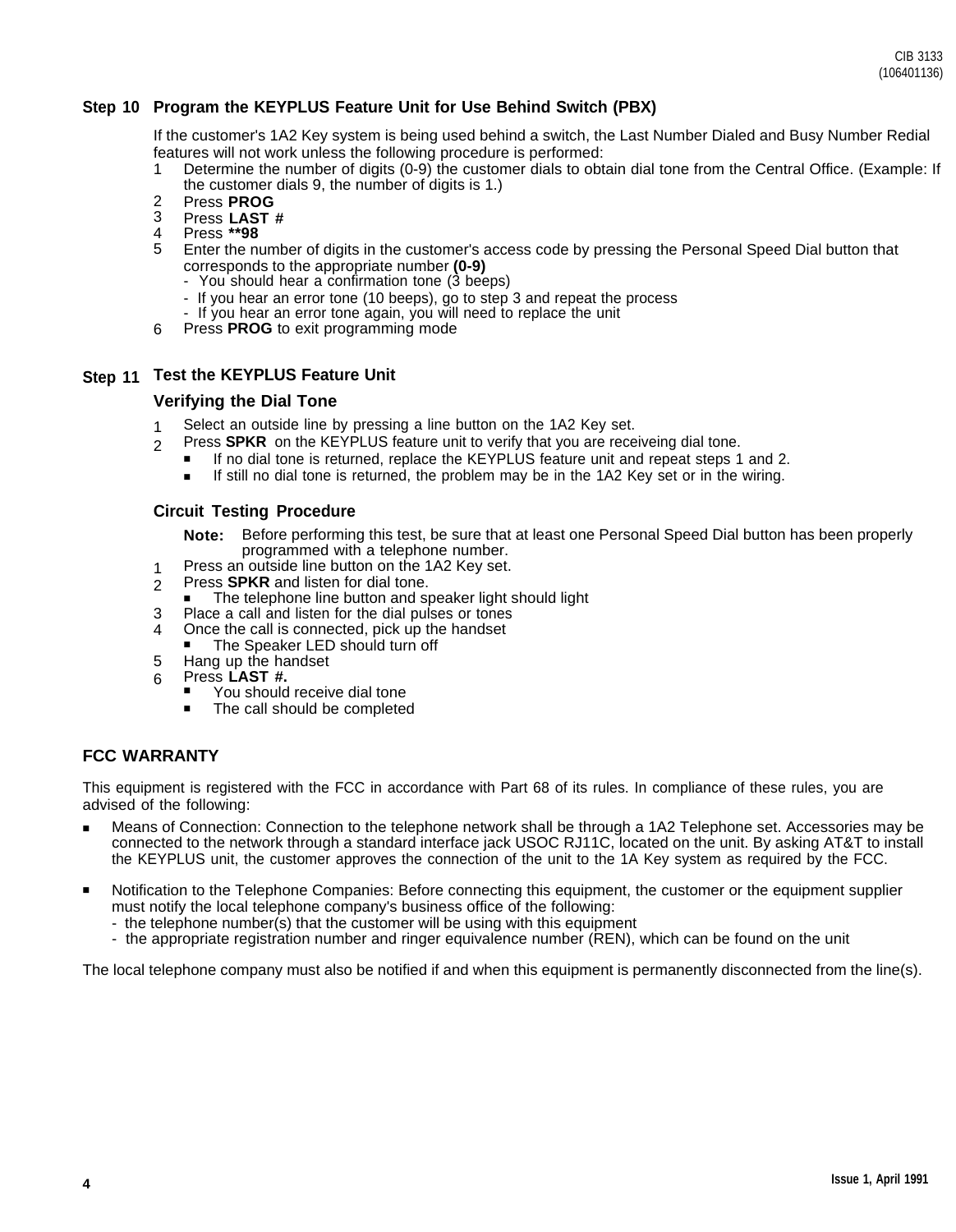<span id="page-4-0"></span>

| <b>1A2KEY SET MODEL</b>                   | <b>RED</b>     | <b>GREEN</b> | <b>GRAY</b> | <b>BLUE</b> | <b>YELLOW</b>  |                | <b>BLACK ORANGE</b> | <b>BROWN</b>   |
|-------------------------------------------|----------------|--------------|-------------|-------------|----------------|----------------|---------------------|----------------|
| 500 S, SM                                 | 3              | $RR + (18)$  | 6(19)       | C           | 5.             | E <sub>1</sub> | $RR +$              | no conn.       |
| 2500 S, SM                                | $\overline{2}$ |              | no conn.    | C           | $\overline{4}$ | 3              | $L2 +$              | $L1 +$         |
| 565 HDR                                   | R              | $RR +$       | ON1(1)      | $C +$       | N              | 1B             | $RR +$              | no conn.       |
| 565 GK, GKM, GKMS                         | N              | $RR + (3)$   | 8(2)        | C+          | M              | 1B             | $RR +$              | no conn.       |
| 565 HK, HKM, HKMS, LK<br>LKM, LKMS        | 9              | $RR + (4)$   | 8(2)        | $C +$       | N              | 1B             | $RR +$              | no conn.       |
| 2565 GK, GKM, GKMS                        | N              | $L2+(5)$     | no conn.    | $C +$       | M              | 1B             | G +                 | 7              |
| 2565 HK, HKM, HKMS, LK,<br>LKM, LKMS      | 9              | $L2+(5)$     | no conn.    | $C +$       | N              | 1B             | $G +$               | $\overline{7}$ |
| 630, 631, DA, DAM, DAMS1                  | 13             | $RR + (7)$   | 9(6)        | $C +$       | $\overline{7}$ | 8              | $RR +$              | no conn.       |
| 634, 635, A, B, C, D (EARLY)              | $\overline{2}$ | $RR +$       | 11(8)       | C+          | $G +$          | 4              | $RR +$              | no conn.       |
| 634, 635, A, B, C, D (CURRENT)            | $\overline{2}$ | $RR +$       | 11(8)       | $C +$       | G <sub>5</sub> |                | $RR +$              | no conn.       |
| 634, 635, DA, DAM, DAMS                   | 13             | $RR + (9)$   | 9(6)        | C+          | 56             | 10             | $RR +$              | no conn.       |
| 2630 D, 2631 D, 2634 D                    | $\overline{2}$ | 4            | no conn.    | C+          | 5              |                | 10 <sup>1</sup>     | 11             |
| 2630, 2631, DA, DAM, DAMS1                | 13             | 12(10)       | no conn.    | $C +$       | $\overline{7}$ | 8              | 9                   | 14             |
| 2634, 2535, DA, DAM, DAMS1                | 13             | 4(11)        | no conn.    | $C +$       | 56             | 10             | 9                   | 14             |
| 851 B, BM, BT, CM                         | 13             | RR +(13)     | 15(12)      | C+          | 3              | 4              | $RR +$              | no conn.       |
| 2851 B, BM, BT, CM                        | 13             | 20(13)       | no conn.    | C+          | 3              | 4              | $G +$               | 17             |
| 872 A1M                                   | PSB-9          | PSB-2        | PBS-3(15)   | TB2-1       | TB1-1          | TB1-12         | PSB-2               | no conn.       |
| 2872 A1M, A2M                             | <b>PSB-12</b>  | PSB-13(14)   | no conn.    | PSB-5       | <b>TB1-1</b>   | TB1-12         | PSB-2               | no conn.       |
| 830, 831 A1M, B1M, C, CM,<br>CT, DM, FM   | 6              | $RR + (17)$  | 30(16)      | $C +$       | 22             | 10             | $RR +$              | no conn.       |
| 2830, 2831 A1M, B1M, C, CM,<br>CT, DM, FM | 6              | $RR+(17)$    | no conn.    | $C +$       | 22             | 10             | 25                  | 24             |

# **Table 1 - D8AB WIRE CONNECTIONS**

### **NOTES:** + indicates a network terminal

(1) If equipped with 8RA dialer (identified by four wires, two blue and two white), replace with a 8CA dialer (identified by two additional yellow wires). Connect one yellow wire to terminal ON1 and the other yellow wire to terminal RR +. If the set is equipped with a 8CA dialer, move the yellow dialer wire from terminal ON to terminal RR +.

(2) If equipped with 8RA dialer (identified by four wires, two blue and two white), replace with a 8CA dialer (identified by two additional yellow wires). Connect one yellow wire to terminal 8 and the other yellow wire to terminal RR +. If the set is equipped with a 8CA dialer, move the yellow dialer wire from terminal 7 to terminal RR +.

- (3) Move blue dialer wire from terminal 1 to terminal RR +.
- (4) On HKMS and LKMS sets, move green set wire from terminal 1 to terminal F +.
- (5) On GKMS, HKMS and LKMS sets, move green set wire from terminal L2 + to terminal F + and connect green D8AB wire to F +.
- (6) If equipped with 8RA dialer (identified by four wires, two blue and two white), replace with a 8CA dialer (identified by two additional yellow wires). Connect one yellow wire to terminal 9 and the other yellow wire to terminal RR +. If the set is equipped with a 8CA dialer, move the yellow dialer wire from terminal 14 to terminal RR +.
- (7) On 630 and 631 DAMS1 sets, move two green set wires from terminal G + to terminal F +.
- (8) If equipped with 8RA dialer (identified by four wires, two blue and two white), replace with a 8CA dialer (identified by two additional yellow wires). Connect one yellow wire to terminal 11 and the other yellow wire to terminal RR +. If the set is equipped with a 8CA dialer, move the yellow dialer wire from terminal 12 to terminal RR +.
- (9) On 634 and 635 DAMS sets, move W-BL wire from G + to F +.
- (10) On 2630 and 2631 DAMS1 sets, move two green wires from terminal 1 to terminal 12.
- (11) On 2634 and 2635 DAMS1 sets, move W-BL wire from terminal 1 to terminal L2 +.
- (12) If equipped with 8RA dialer (identified by four wires, two blue and two white), replace with a 8CA dialer (identified by two additional yellow wires). Connect one yellow wire to terminal 15 and the other yellow wire to terminal RR +. If the set is equipped with a 8CA dialer, move the yellow dialer wire from terminal 17 to terminal RR +.
- (13) On 851 CM set, move green set wire from terminal 2 to terminal F +. On 2851 CM sets, move green set wire from terminal 2 to terminal F + and connect green D8AB wire to terminal F +.
- (14) Move black set wire from TB2-2 to TB2-1.
- (15) Connect a jumper wire between PSB-6 and PSB-2.
- If equipped with 8RA dialer (identified by four wires, two blue and two white), replace with a 8CA dialer (identified by two additional (16) yellow wires). Connect one yellow wire to terminal 30 and the other yellow wire to terminal RR +. If the set is equipped with a 8CA dialer, move the yellow dialer wire from terminal 24 to terminal RR +.
- On 830 CM and 831 CM (manufactured before 2-77), with new line switch installed (identified by two additional blue wires), move green (17) set wire (830 CM) to two green set wires (831 CM) from terminal 16 of set terminal board to terminal F +. On 830 CM and 831 CM (manufactured after 2-77), DM, or FM, 2830 CM and 2831 CM (with new line switch installed), DM, or FM, move green set wire from terminal 16 of set terminal board to terminal 8 of set terminal board.
- Move blue dialer wire from terminal E2 to terminal RR +. (18)
- $(19)$  Move yellow dialer wire from terminal 1 to terminal RR +.